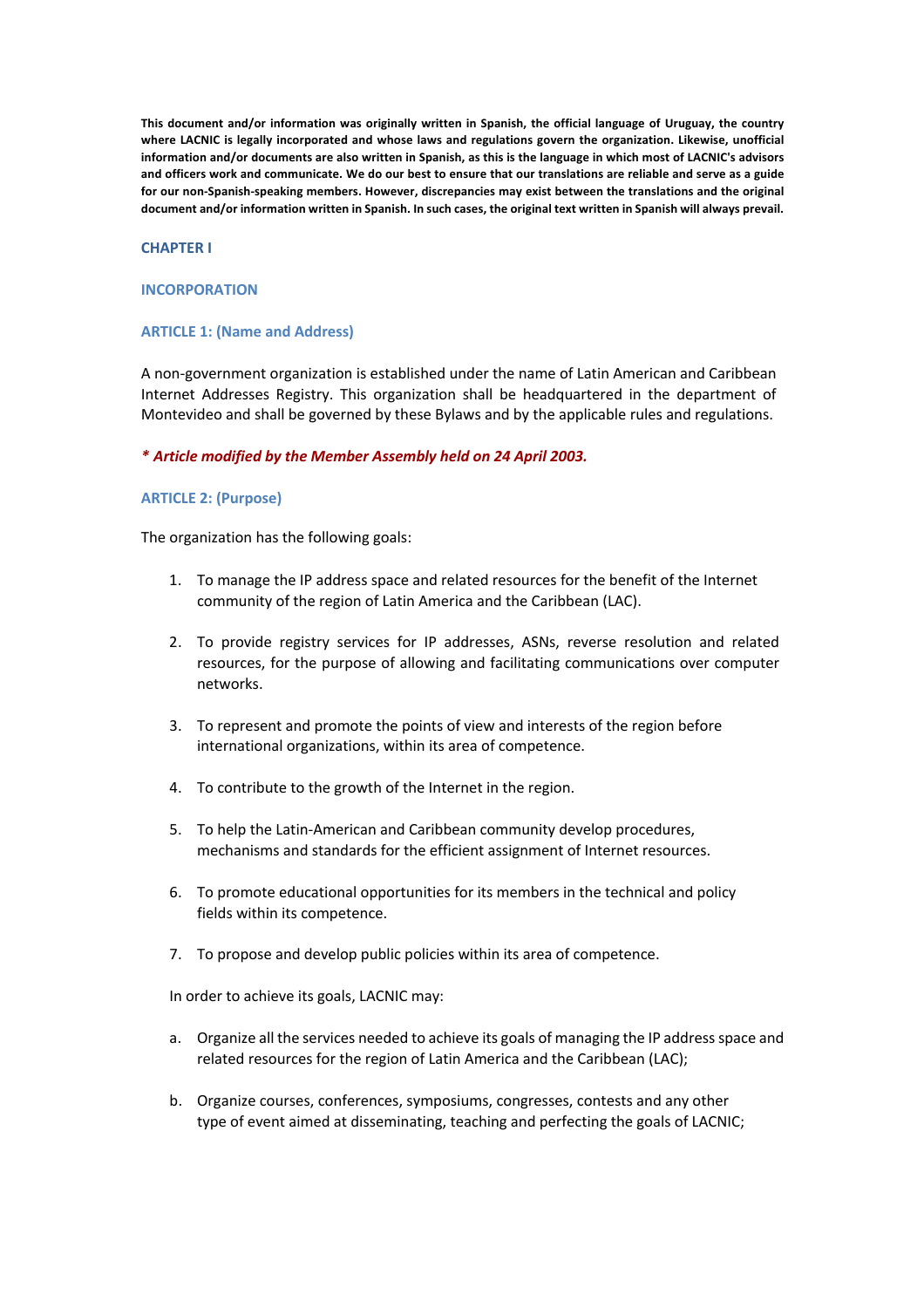- c. Produce, edit, publish, and disseminate communication materials using any available technology;
- d. Create documentation centers;
- e. Conclude agreements with individuals, companies and public or private institutions, whether national or international;
- f. Organize and sponsor trips for its members to study, research or disseminate LACNIC's goals;
- g. Network with other national or international entities having similar goals in order to organize conferences and common activities;
- h. Cooperate with national, state and municipal authorities, as well as with public and private entities in relation to LACNIC's goals.

## **CHAPTER II**

## **LEGAL CAPACITY, NET WORTH AND RESOURCES**

## **ARTICLE 3:**

LACNIC has the legal capacity to acquire assets and incur obligations and can therefore operate with public and private banking and financial institutions.

## **ARTICLE 4:**

LACNIC's net worth comprises the assets it currently possesses and those it may acquire henceforth in any capacity, as well as the resources obtained as follows:

- 1. Ordinary and extraordinary fees paid by its members;
- 2. Any income generated by its assets;
- 3. Donations, inheritances, legacies and grants;
- 4. Any income it may obtain as a result of activities that are within the framework of its goals;
- 5. Any other income it may legally obtain in concordance with the non-profit nature of the institution.

## **ARTICLE 5:**

The structure of LACNIC comprises the following elements:

- a. Members, who hold the power within the institution;
- b. The Assembly, which is the organization's sovereign body;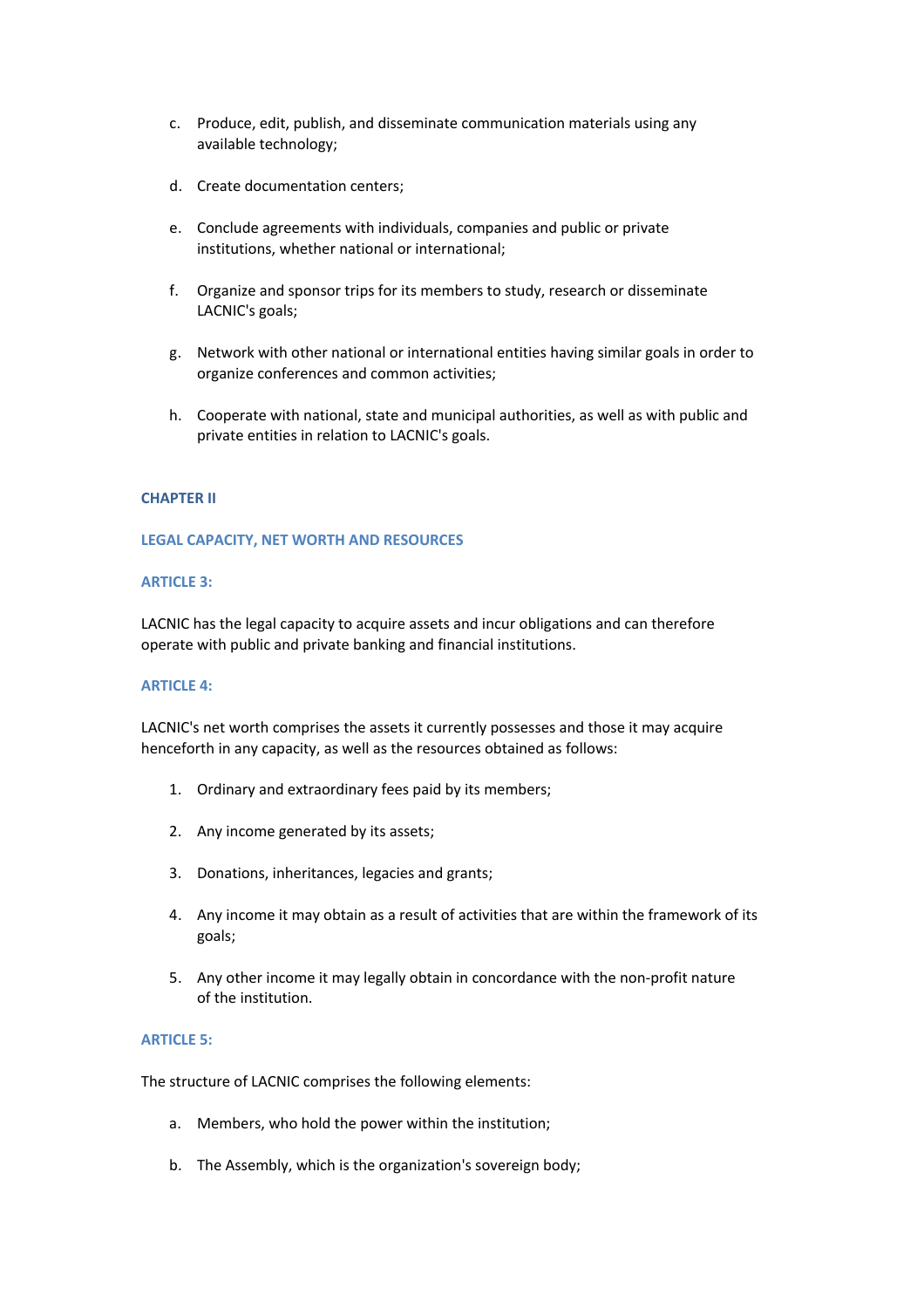- c. The Board of Directors, which manages and administers the institution;
- d. The Fiscal Commission, which oversees the operation of the institution and the actions of the Board of Directors;
- e. The Electoral Commission, which is responsible for organizing elections;
- f. The Committees, which execute the various actions of the institution.

## *\* Article modified by the Member Assembly held on 29 May 2008.*

## **CHAPTER III**

**MEMBERS: CATEGORIES, ADMISSION CRITERIA AND DISCIPLINARY REGULATIONS**

## **ARTICLE 6:**

LACNIC shall have the following member categories:

- 1. Active Members:
- Active "A" Members: Those who receive IP address space directly from LACNIC, those who receive IP address space indirectly through a national registry under the agreements signed between LACNIC and such registries, or those who received address space from ARIN that is now part of the address space distributed to LACNIC, and who apply for admission.
- Active Founding Members: The following organizations: AHCIET (Hispano-American Association of Research Centers and Telecommunications Companies), CABASE (Argentine Chamber of Databases and Online Services), CGI-Br (Brazilian Internet Steering Committee), eCOMLAC (Latin American and Caribbean Internet and e-Commerce Federation), ENRED (Network Forum for Latin America and the Caribbean) and NIC-Mx (NIC Mexico).
- 2. Adhering Members: Those who agree with LACNIC's goals, apply to for admission and are included in one of the following categories:
- Organizations based in the LAC region or that conduct their activities mainly in Latin America and the Caribbean, which are involved in Internet development and/or comprised of Internet service providers, make a relevant contribution to Internetrelated policies in the region, agree with the goals of LACNIC and apply for admission.
- Organizations that manage IP addresses that are not part of the address space distributed to LAC and are geographically located in the LAC region.
- Any person, company or institution designated as such by decision of LACNIC's Member Assembly in recognition of their activities in furtherance of LACNIC's goals.
- Those persons or legal entities that contribute significantly to LACNIC's financial support.

## *\* Article modified by the Member Assemblies held on 24 April 2003 and 03 May 2016.*

## **ARTICLE 7:**

Members shall have the following rights: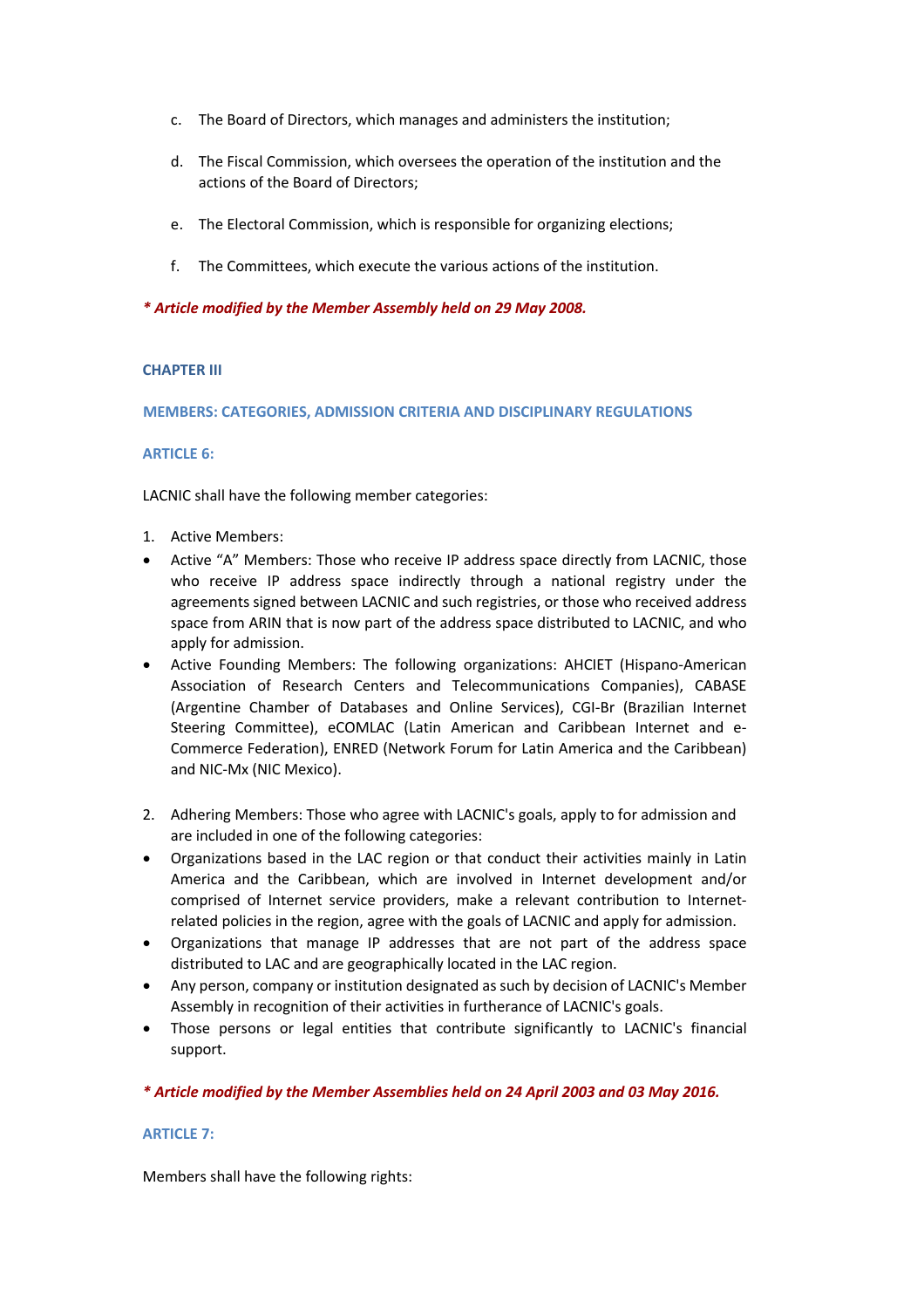# 1. Active "A" Members:

I. To use the various services available to members.

II. To present before the Board of Directors any initiative that will favor the improvement of the institution in any respect.

III. To request the summoning of an Extraordinary Member Assembly (Article 14).

IV. To participate in the assemblies with full voting and speaking privileges and to be elected to the organization's internal bodies.

# 2. Founding Members:

I. To use the various services available to members.

II. To present before the Board of Directors any initiative that will favor the improvement of the institution in any respect.

III. To request the summoning of an Extraordinary Member Assembly (Article 14).

IV. To participate in the assemblies with full voting and speaking privileges and to be elected to the organization's internal bodies.

3. Adhering Members:

I. To use the various services available to members, except those relating to Internet resources.

II. To present before the Board of Directors any initiative that will favor the improvement of the institution in any respect.

III. To participate in the General Assembly with speaking privileges but without the right to vote.

# *\* Article modified by the Member Assemblies held on 31 March 2004 and 03 May 2016.*

## **ARTICLE 8:**

Members shall have the following obligations:

- 1. To pay the ordinary and extraordinary fees established by the Assembly;
- 2. To comply with all other obligations under these Bylaws, regulations and resolutions of the Member Assembly and the Board of Directors.

# **ARTICLE 9:**

Members who no longer fulfill the conditions required by these Bylaws shall lose their member status. Members who fall behind on payment of their membership fees or any other established contribution shall have their member status automatically suspended. Should such late payment of these membership fees or any other established contribution continue beyond the deadlines established in the LACNIC policies, the defaulting member shall automatically lose their member status. Before requesting their readmission, suspended members must proceed to pay the outstanding balance of their membership fees or other contributions owed to the organization on the date of their suspension. Member status shall also be lost in case of resignation or expulsion.

*\* Article modified by the Member Assembly held on 03 May 2016.*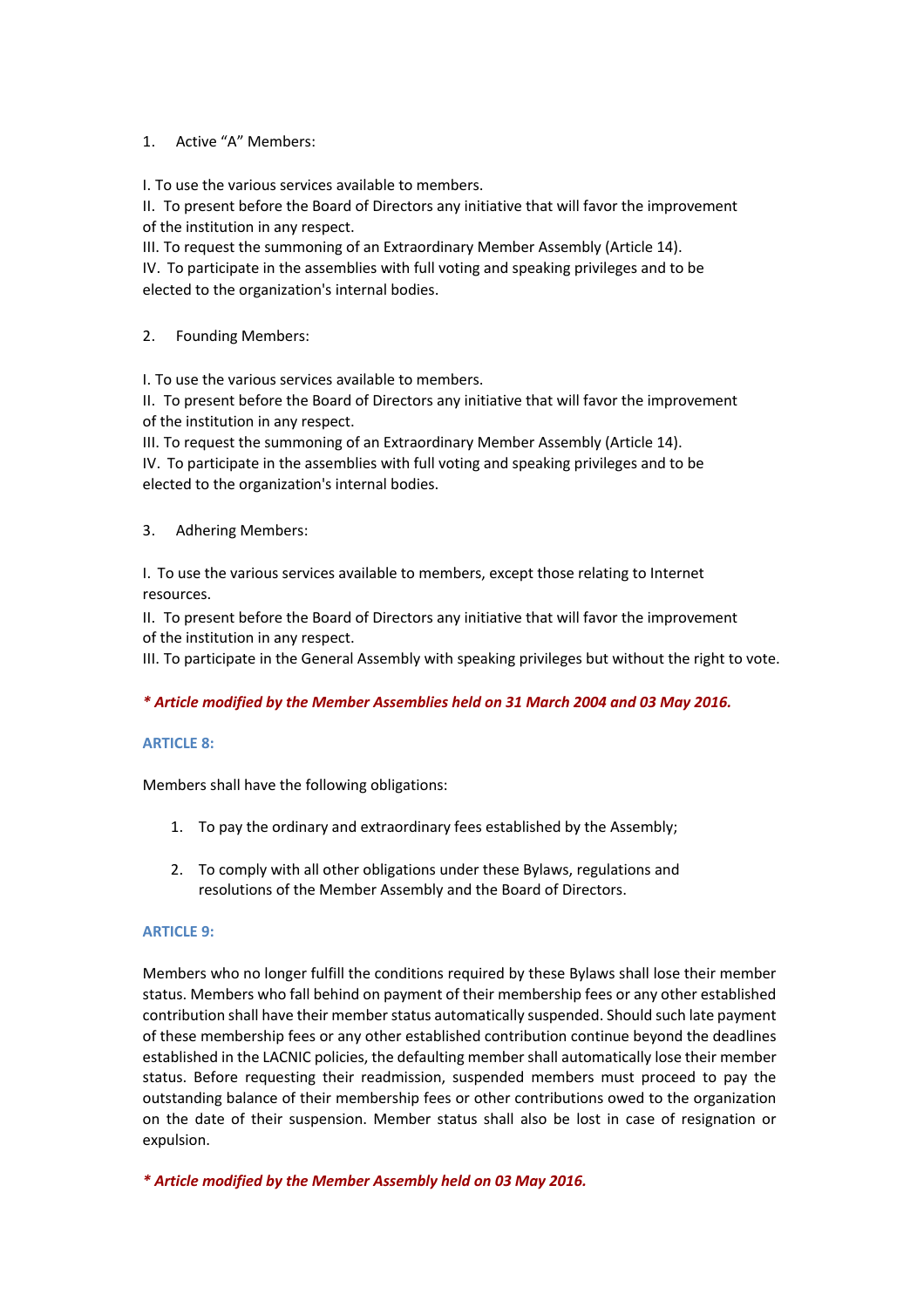#### **ARTICLE 10:**

The Board of Directors may apply the following penalties against members:

- a. Warning;
- b. Suspension for a maximum period of one year;
- c. Expulsion, to be adjusted depending on the seriousness of the offense and the circumstances of each case, for the following reasons:
	- 1. Failure to comply with the obligations arising from these Bylaws, regulations, or resolutions of the Member Assembly and the Board of Directors;
	- 2. Notorious misconduct;
	- 3. Voluntarily causing damage to LACNIC, causing serious disruptions within the organization, or adopting a behavior that is notoriously detrimental to the interests of the organization.

## **ARTICLE 11:**

The penalties referred to in the preceding article shall be decided by the Board of Directors once the party involved has presented their defense. In all cases, within thirty days of being notified of the Board of Director's resolution, the affected party may file an appeal before the first Member Assembly to be held. The filing of an appeal shall have suspensive effect. As for their rights as a member, in the event that the member who receives a penalty holds a position within the administrative or control bodies, said body may suspend them in this capacity until the corresponding Assembly has decided their case.

## **CHAPTER IV**

## **ASSEMBLIES**

## **ARTICLE 12:**

The General Assembly, acting in concordance with these Bylaws, is the sovereign body of the organization. It is made up by all the members that have the right to participate and shall decide on any matter of interest to the members in compliance with the Bylaws of the organization and any applicable legal and regulatory standards.

## **ARTICLE 13:**

There are two types of General Member Assemblies: Ordinary and Extraordinary. Ordinary Member Assemblies shall be held once a year, within the first six months following the closing of the fiscal year, the date for which has been set as 31 December. These Assemblies shall:

1. Consider, approve or modify the annual report, general balance sheet, inventory, expense and income account, and report presented by the Fiscal Commission;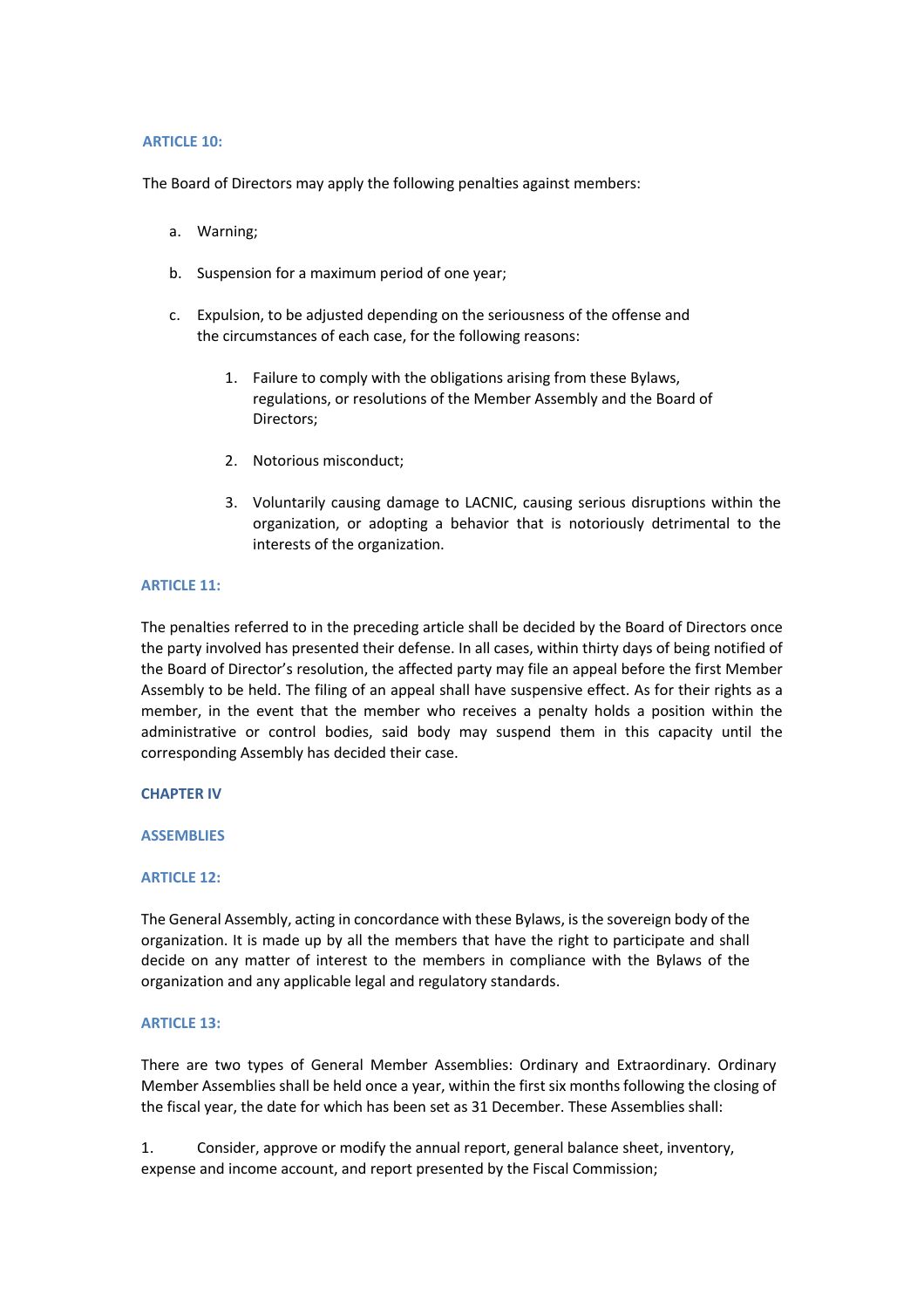2. Establish the membership fees and determine procedures for their update when necessary. These procedures, including payment terms, transitional arrangements in case of modifications to membership fees, as well as discounts, benefits, rebates, fines in case of failure to pay such membership fees, and financing of membership fees, shall be implemented by the Board of Directors;

3. Consider any other matters included in the agenda, provided that they fall within the competence of the Ordinary Member Assembly; and

4. Consider any matter proposed by no less than 20% of the members and submitted to the Board of Directors no later than thirty days after the closing of the fiscal year.

All other matters, including modifications to the Bylaws, shall be addressed during Extraordinary Member Assemblies.

# *\* Article modified by the Member Assemblies held on 24 April 2003, 29 May 2008, 06 May 2014, 03 May 2016, and 23 May 2017.*

## **ARTICLE 14:**

Extraordinary Member Assemblies shall be convened whenever the Board of Directors deems it necessary or when the Fiscal Commission, the Electoral Committee or 20% of voting members submit a request to the Board of Directors. Such requests shall be decided by the Board of Directors within ten days and the Assembly must be held within a period of forty-five days. Should the Board of Directors decide to reject or dismiss a request, the reasons for such rejection or dismissal must be submitted to the Assembly in writing. Should 20% of voting members decide to persist in their request, they may submit such request to the Fiscal Commission under the same terms and following identical procedure, in which case the Fiscal Commission shall convene the Extraordinary Member Assembly.

## *\* Article modified by the Member Assemblies held on 29 May 2008 and 03 May 2016.*

## **ARTICLE 15:**

Member Assemblies shall be convened by circulars sent to members' postal or email addresses thirty days in advance. The Annual Report, General Balance Sheet, Inventory, Expense and Income Account, Fiscal Commission Report and any other documents to be considered under the agenda items shall be submitted to members fifteen days in advance for their consideration. When modifications to the Bylaws or regulations are submitted for the consideration of the Assembly, such proposed modifications shall also be submitted to members fifteen days in advance. Assemblies may not consider matters other than those expressly included in the agenda, unless full membership is present and the inclusion of the matter is approved by unanimous vote.

# *\* Article modified by the Member Assemblies held on 24 April 2003, 29 May 2008, and 03 May 2016.*

#### **ARTICLE 16:**

Assemblies require the presence of the absolute majority of voting members. However, an hour after the time specified in the notice convening the meeting, Member Assemblies shall be valid regardless of the number of members present, even in the event of amendment of the Bylaws and liquidation of the organization. They shall be chaired by the President of the organization, or, failing that, by the person appointed by the Assembly by simple majority of votes cast. In the event of a tie, the person acting as chair shall cast the decisive vote.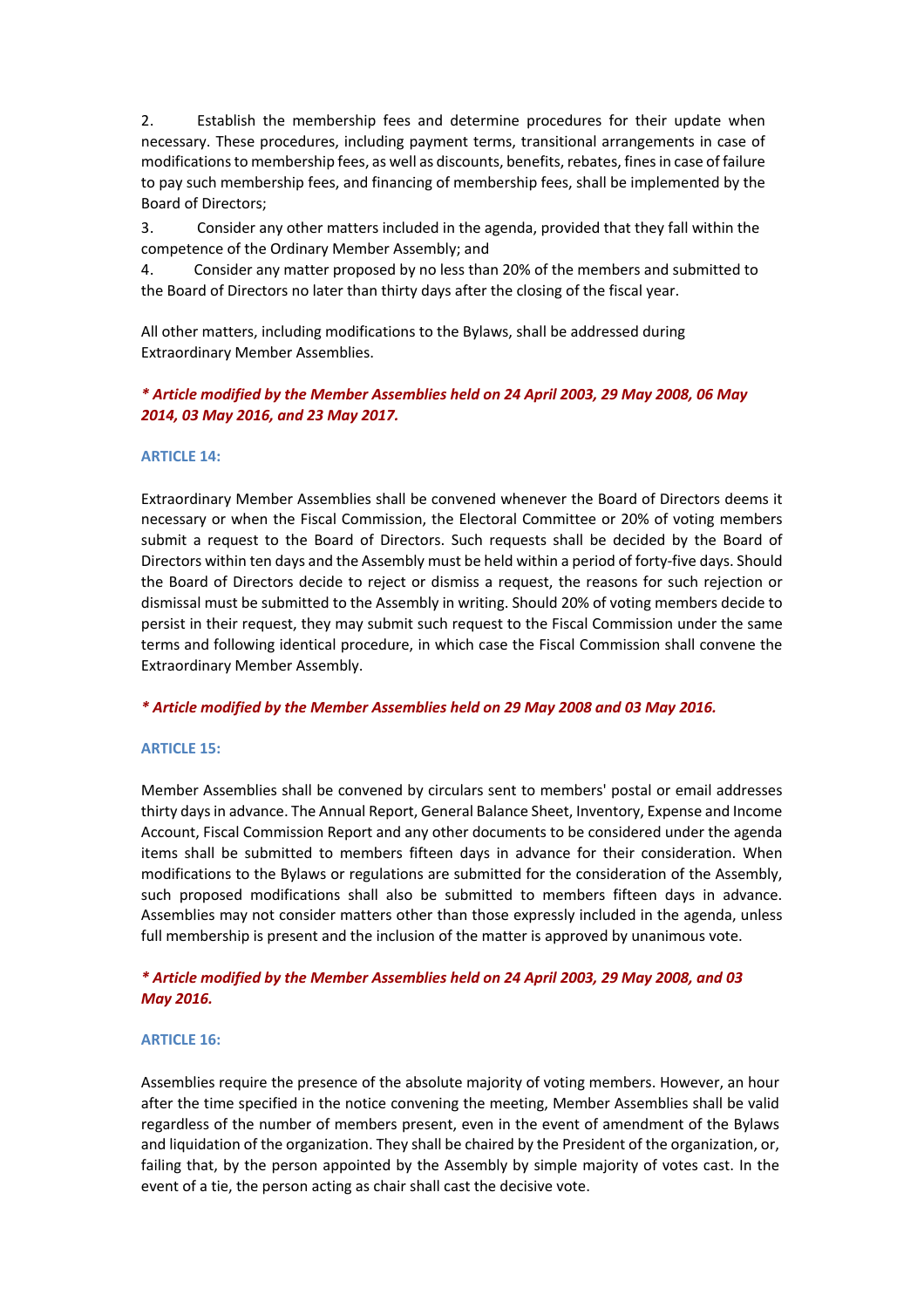## **ARTICLE 17:**

Resolutions shall be adopted by absolute majority of votes cast, except in those cases where these Bylaws require 2/3 of votes cast and those where these Bylaws expressly refer to other majorities. Members of the Board of Directors and of the Fiscal Commission may not vote on matters relating to their administration. Members who join the Assembly once it has begun may only vote on matters that have not yet been decided. Decisions affecting the requirements and conditions for the membership categories established in Article 6 must be approved by the absolute majority of Active Members present. These requirements complement those specifically established for amending the Bylaws.

# *\* Article modified by the Member Assemblies held on 24 April 2003, 29 May 2008, and 03 May 2016.*

## **ARTICLE 18:**

With the anticipation set forth in Article 15, the voters' registry shall be made available to all members, who may submit any claims up to five days prior to the election. Such claims must be settled within the following two days. Those members who are behind in their membership fees but have not lost their member status shall not be excluded from the voters' registry, although they may be prevented from participating in the Assembly if they do not settle their outstanding balance before the date of the Assembly.

## **ARTICLE 19:**

Assembly discussions shall be conducted in the spirit of constantly seeking consensual agreements.

Should voting become necessary, Founding Members shall be entitled to one vote; Active "A" Members shall be entitled to 1 to 11 votes, depending on the address space they have been assigned, such that those managing the largest number of IP addresses shall have the highest number of votes.

This classification shall be made under the following criteria:

• LEVEL 1: Active A Members who manage a number of IPv4 addresses equivalent to a block smaller than a /22 that are part of the address space distributed to Latin America and the Caribbean and managed by LACNIC shall be entitled to one vote.

• LEVEL 2: Active A Members who manage a number of IPv4 addresses equivalent to a block equal to or larger than a /22 and smaller than a /20 of the address space distributed to Latin America and the Caribbean and managed by LACNIC shall be entitled to two votes.

• LEVEL 3: Active A Members who (i) manage a number of IPv4 addresses equivalent to a block equal to or larger than a /20 and smaller than a /18 of the address space distributed to Latin America and the Caribbean and managed by LACNIC, or (ii) manage a number of IPv6 addresses equivalent to a block equal to or smaller than a /32 of the address space allocated to Latin America and the Caribbean and managed by LACNIC shall be entitled to three votes.

• LEVEL 4: Active A Members who (i) manage a number of IPv4 addresses equivalent to a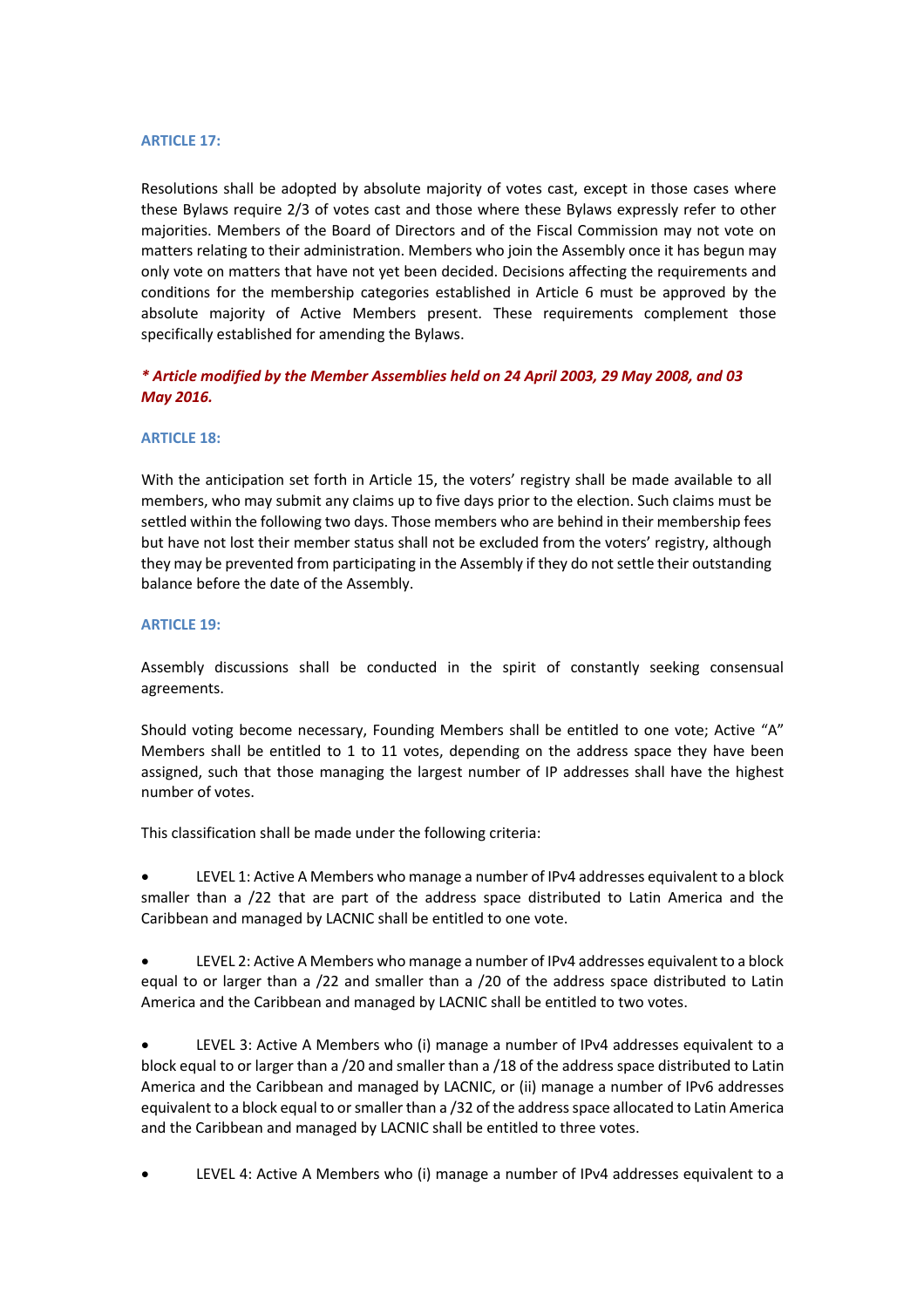block equal to or larger than a /18 and smaller than a /16 of the address space distributed to Latin America and the Caribbean and managed by LACNIC, or (ii) manage a number of IPv6 addresses equivalent to a block larger than a /32 and smaller than a /30 of the address space distributed to Latin America and the Caribbean and managed by LACNIC, shall be entitled to four votes.

• LEVEL 5: Active A Members who (i) manage a number of IPv4 addresses equivalent to a block equal to or larger than a /16 and smaller than a /14 of the address space distributed to Latin America and the Caribbean and managed by LACNIC, or (ii) manage a number of IPv6 addresses equivalent to a block equal to or larger than a /30 and smaller than a /28 of the address space distributed to Latin America and the Caribbean and managed by LACNIC, shall be entitled to five votes.

• LEVEL 6: Active A Members who (i) manage a number of IPv4 addresses equivalent to a block equal to or larger than a /14 and smaller than a /12 of the address space distributed to Latin America and the Caribbean and managed by LACNIC, or (ii) manage a number of IPv6 addresses equivalent to a block equal to or larger than a /28 and smaller than a /26 of the address space distributed to Latin America and the Caribbean and managed by LACNIC, shall be entitled to six votes.

• LEVEL 7: Active A Members who (i) manage a number of IPv4 addresses equivalent to a block equal to or larger than a /12 and smaller than a /10 of the address space distributed to Latin America and the Caribbean and managed by LACNIC, or (ii) manage a number of IPv6 addresses equivalent to a block equal to or larger than a /26 and smaller than a /24 of the address space distributed to Latin America and the Caribbean and managed by LACNIC, shall be entitled to seven votes.

• LEVEL 8: Active A Members who (i) manage a number of IPv4 addresses equivalent to a block equal to or larger than a /10 and smaller than a /9 of the address space distributed to Latin America and the Caribbean and managed by LACNIC, or (ii) manage a number of IPv6 addresses equivalent to a block equal to or larger than a /24 and smaller than a /22 of the address space distributed to Latin America and the Caribbean and managed by LACNIC, shall be entitled to eight votes.

• LEVEL 9: Active A Members who (i) manage a number of IPv4 addresses equivalent to a block equal to or larger than a /9 and smaller than a /8 of the address space distributed to Latin America and the Caribbean and managed by LACNIC, or (ii) manage a number of IPv6 addresses equivalent to a block equal to or larger than a /22 and smaller than a /20 of the address space distributed to Latin America and the Caribbean and managed by LACNIC, shall be entitled to nine votes.

LEVEL 10: Active A Members who (i) manage a number of IPv4 addresses equivalent to a block equal to or larger than a /8 and smaller than a /7 of the address space distributed to Latin America and the Caribbean and managed by LACNIC, or (ii) manage a number of IPv6 addresses equivalent to a block equal to or larger than a /20 and smaller than a /19 of the address space distributed to Latin America and the Caribbean and managed by LACNIC, shall be entitled to ten votes.

• LEVEL 11: Active A Members who (i) manage a number of IPv4 addresses equivalent to a block equal to or larger than a /7 of the address space distributed to Latin America and the Caribbean and managed by LACNIC, or (ii) manage a number of IPv6 addresses equivalent to a block equal to or larger than a /19 of the address space distributed to Latin America and the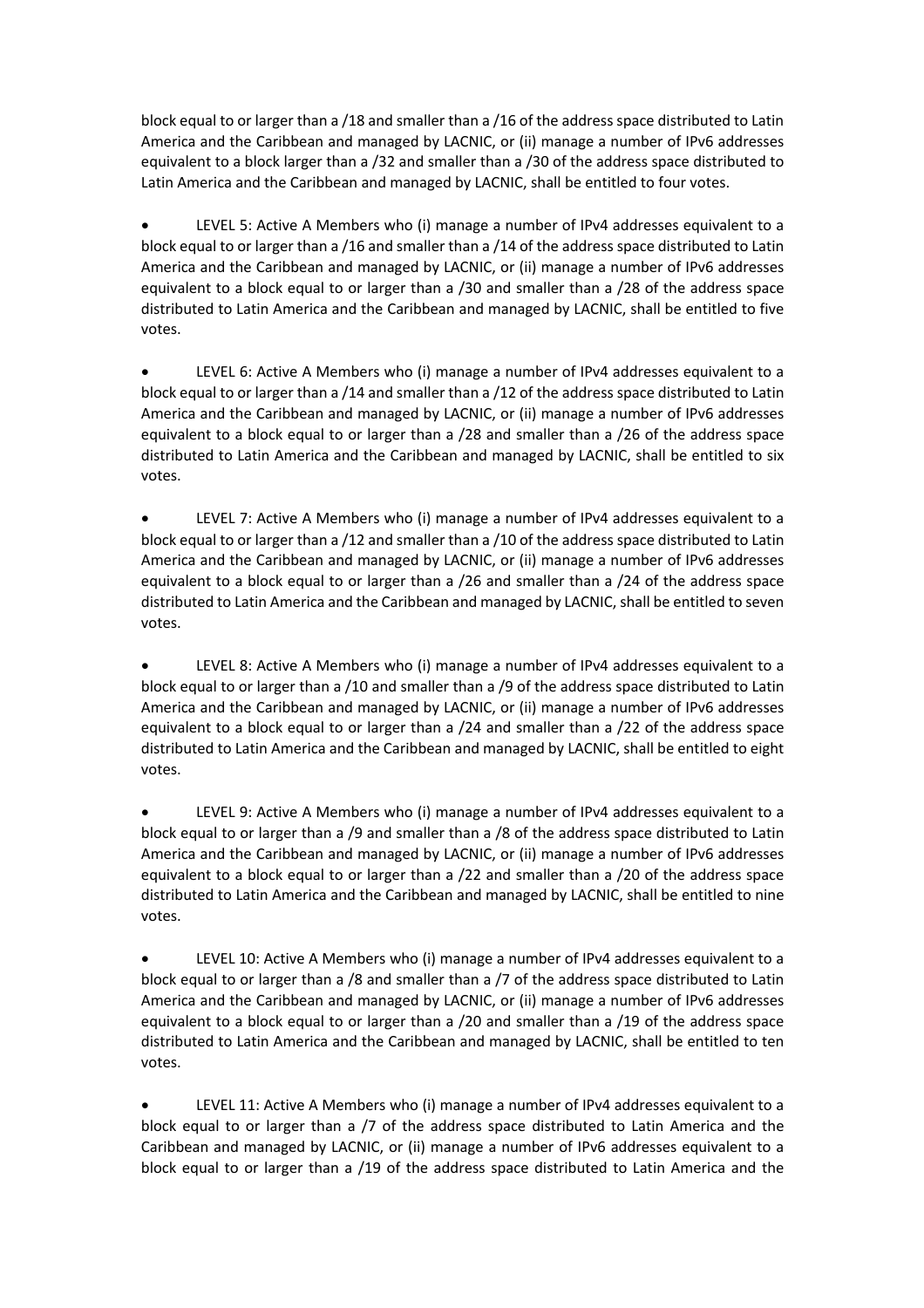Caribbean and managed by LACNIC, shall be entitled to eleven votes.

Whenever technical advances require the use of new criteria or new terminology for the assignment of IP address space, the Board of Directors shall be responsible for establishing the equivalences between the new address blocks and the levels established herein, respecting the special majority set forth in Article 23 and always preserving the spirit of assigning more votes to those members who manage larger address spaces.

The votes of members who qualify for more than one category shall not be cumulative. Therefore, such members shall be entitled to the number of votes corresponding to the category with the highest number of votes.

## *\* Article modified by the Member Assemblies held on 24 April 2003, 31 March 2004, 03 May 2016, and 23 May 2017.*

### **CHAPTER V**

#### **BOARD OF DIRECTORS, ELECTORAL COMMISSION AND FISCAL COMMISSION**

### **ARTICLE 20:**

LACNIC shall be managed and administered by a Board of Directors comprised of seven members elected among the citizens of the countries or territories that are part of the LACNIC service region. The Board of Directors shall assign to these members the following positions: president, vice president, secretary, deputy secretary, treasurer, deputy treasurer, and regular member. Directors shall each serve a three-year term, except in case of permanent vacancy as described in Article 21. Directors shall be eligible for reelection provided that they continue to meet the eligibility criteria. Each year, they shall be partially renewed in groups of two or three (as appropriate). LACNIC's Executive Director/CEO shall participate in Board meetings with rights equal to those of a director, except for the right to vote.

1. Not more than two directors may be citizens of the same country or territory. Should a candidate for a position on the Board of Directors have more than one citizenship, all such citizenships shall be considered when evaluating any alleged incompatibility. Any new citizenship acquired by a Director after their election shall not be considered grounds for incompatibility.

2. Not more than one Director may have employment, consultancy or advisory relationships with the same Company or Organization and/or with one of its Related Companies, whether established in the same country or not.

In order to determine whether this incompatibility exists, the following criteria shall be considered: whether the relationship is in a paid or honorary capacity; the influence that the Company or Organization may exert in relation to the candidate's election and the background that makes the candidate eligible; the position held by the candidate within the Company or Organization; and the degree of influence that the Company or Organization may have over the individual once they occupy the position, or that the individual may have over the Director of said Company or Organization, or vice versa, for reasons of hierarchy or control.

When determining whether this incompatibility exists, membership of global or regional Internet organizations (ISOC, ICANN, etc.) and/or of organizations having no relation to the activities carried out by LACNIC (sports clubs, academic clubs, etc.) shall not be taken into consideration.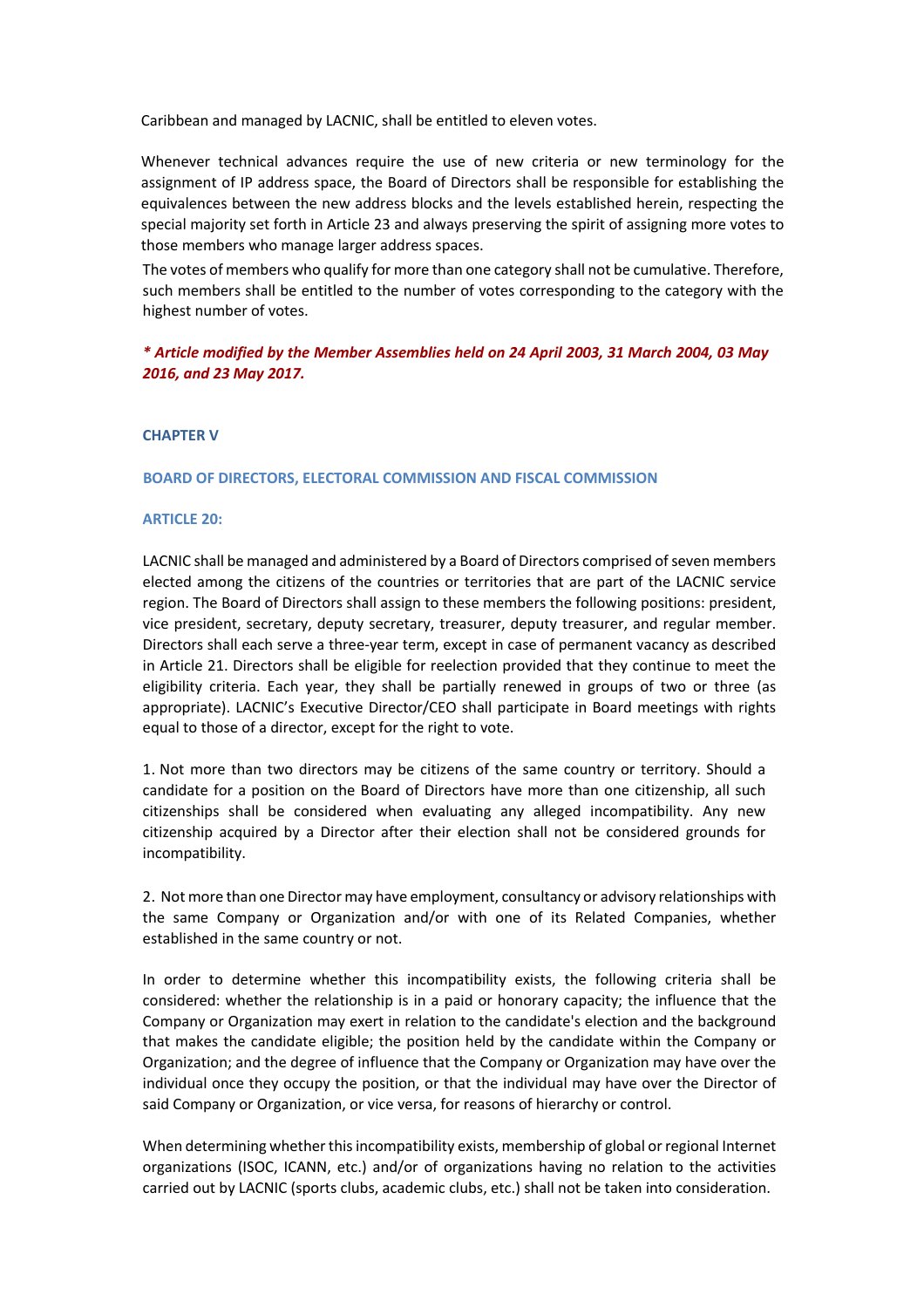These incompatibilities shall be analyzed under the theory of reality, according to which material reality prevails over formalities.

Based on the principles established herein, the Board of Directors shall establish objective, detailed criteria to regulate the grounds for incompatibility as well as borderline or doubtful cases. These regulations and any successive modifications thereto may only be implemented if they are approved prior to an election.

Should any of the incompatibilities described in the paragraphs above occur once a Director is already in office, different solutions shall be adopted depending on whether the grounds for the incompatibility are due to a change in the Director's citizenship or employment relationship.

In the case of a Director who caused the incompatibility due to a change of citizenship, such Director may continue to hold office until the end of their term, after which, should the incompatibility persist, such Director may not run for reelection.

In the case of a Director who caused the incompatibility due to a change in their employment relationship with another Organization and/or Company already represented on the Board by another Director, the matter shall be referred to the Electoral Commission which, in exercise of its faculties, shall determine whether or not such incompatibility exists and, if so, shall remove the Director from their position, which shall remain vacant until the following election. In the event that the incompatibility is not attributable to any of the Directors involved, all the Directors involved shall resign or be removed from their position, and a special election shall be held under Article 22 of these Bylaws solely to determine which of the resigning or removed Directors shall continue to serve on the Board.

Members of the Board serve in an individual capacity, not as representatives of any member organization to which they may belong. Likewise, Directors shall refrain from participating in discussions and voting on matters that may present a potential conflict of interest, both personally and because of their participation in entities or companies to which they are related.

The seven Directors shall be elected according to the provisions of Articles 24 and 25. Each year, after the renewal of its members, the Board of Directors shall decide the position in which each member will serve.

LACNIC shall have a Fiscal Commission composed of three members. Members of the Fiscal Commission shall each serve a three-year term, with partial renewal of one or two positions each year, as applicable, and shall be eligible for reelection provided that they continue to meet the eligibility criteria.

Members of the Fiscal Commission shall be subject to the following incompatibilities:

1. Not more than one member with the same citizenship may be elected. Should a candidate for a position on the Fiscal Commission have more than one citizenship, all such citizenships shall be considered when evaluating any alleged incompatibility. Any new citizenship acquired by a member of the Fiscal Commission after their election shall not be considered grounds for incompatibility.

2. Not more than one member of the Fiscal Commission may have employment, consultancy or advisory relationships with the same Company or Organization and/or with one of its Related Companies, whether established in the same country or not.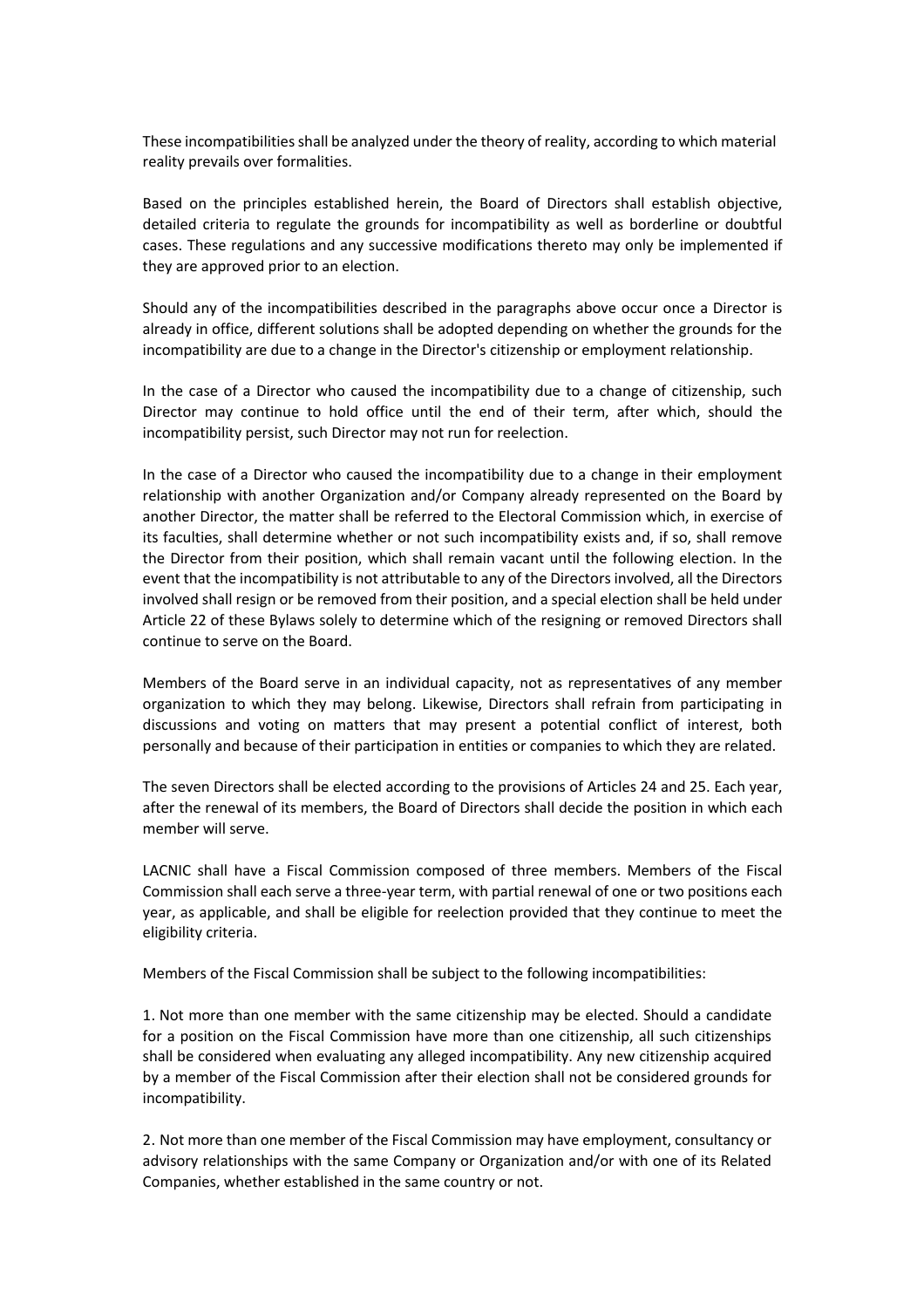In order to determine whether this incompatibility exists, the following criteria shall be considered: whether the relationship is in a paid or honorary capacity; the influence that the Company or Organization may exert in relation to the candidate's election and the background that makes the candidate eligible; the position held by the candidate within the Company or Organization; and the degree of influence that the Company or Organization may have over the individual once they occupy the position, or that the individual may have over the Director of said Company or Organization, or vice versa, for reasons of hierarchy or control.

When determining whether this incompatibility exists, membership of global or regional Internet organizations (ISOC, ICANN, etc.) and/or of organizations having no relation to the activities carried out by LACNIC (sports clubs, academic clubs, etc.) shall not be taken into consideration.

These incompatibilities shall be analyzed under the theory of reality, according to which material reality prevails over formalities.

Based on the principles established herein, the Board of Directors shall establish objective, detailed criteria to regulate the grounds for incompatibility as well as borderline or doubtful cases. These regulations and any successive modifications thereto may only be implemented if they are approved prior to an election.

Should any of the incompatibilities described in the paragraphs above occur once a member of the Fiscal Commission is already in office, different solutions shall be adopted depending on whether the grounds for the incompatibility are due to a change in the member's citizenship or employment relationship.

In the case of a member of the Fiscal Commission who caused the incompatibility due to a change of citizenship, such member may continue to hold office until the end of their term, after which, should the incompatibility persist, they may not run for reelection.

In the case of a member of the Fiscal Commission who caused the incompatibility due to a change in their employment relationship with another Organization and/or Company already represented on the Board by another member, the matter shall be referred to the Electoral Commission which, in exercise of its faculties, shall determine whether or not such incompatibility exists and, if so, shall remove the member from their position, which shall remain vacant until the following election. In the event that the incompatibility is not attributable to any of the members of the Fiscal Commission involved, all the members involved shall resign or be removed from their position, and a special election shall be held under Article 22 of these Bylaws solely to determine which of the resigning or removed members shall continue to serve on the Fiscal Commission.

## *\* Article modified by the Member Assemblies held on 24 April 2003, 31 March 2004, 29 June 2005, 29 May 2008, 28 May 2009, 03 May 2016, and 23 May 2017.*

#### **ARTICLE 21:**

Should for any reason an elected position (member of the Board of Directors, member of the Fiscal Commission or member of the Electoral Commission) become permanently vacant, such vacancy shall be filled during the following election, in which case the winning candidate shall serve for the remainder of the term for which the person who caused the permanent vacancy was elected and shall take office immediately after all the stages of the election process have been completed.

The same procedure shall be used in case an elected candidate is unable to take office.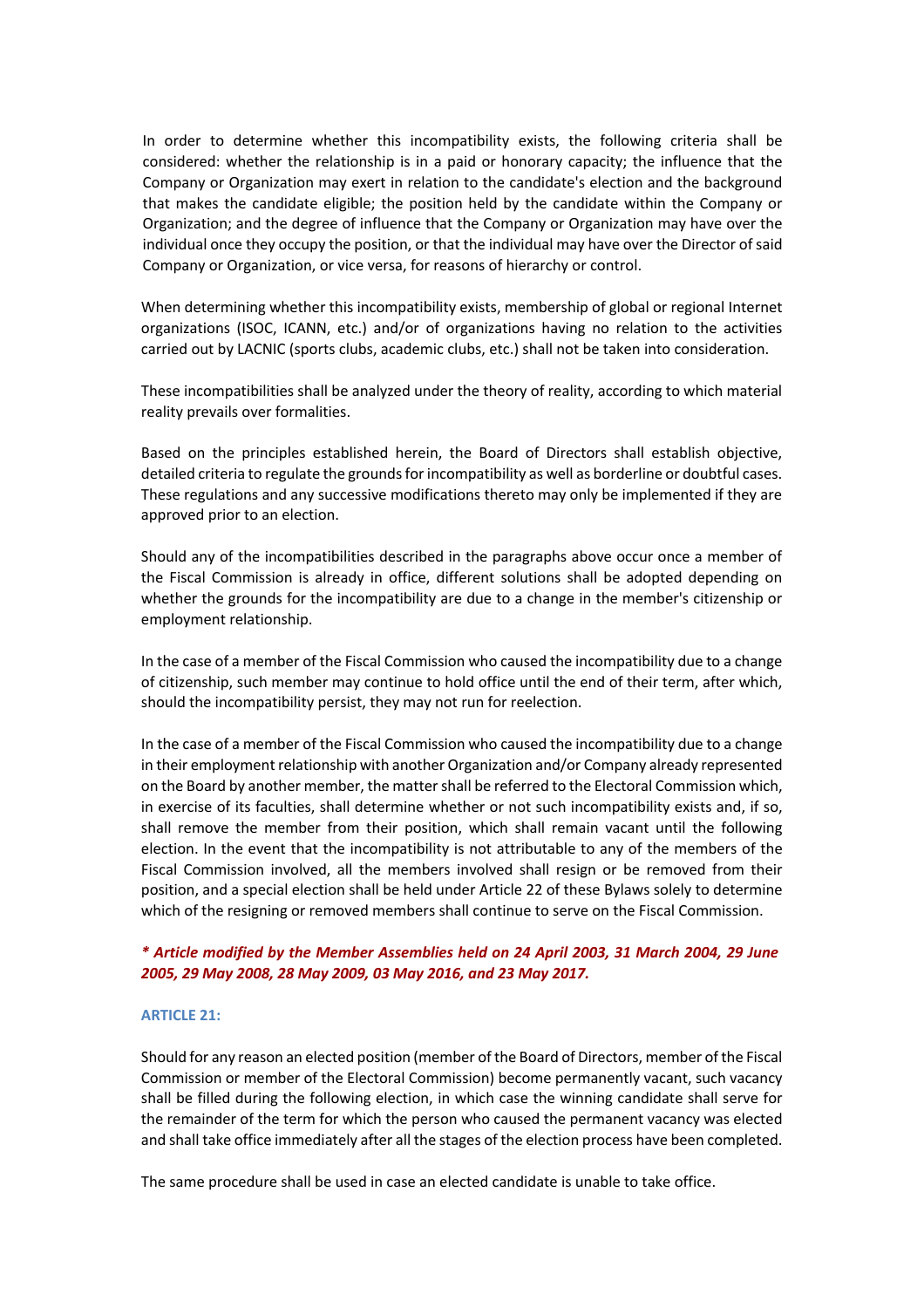# *\* Article modified by the Member Assemblies held on 24 April 2003, 06 May 2014, and 03 May 2016.*

## **ARTICLE 22:**

Should the number of members of the Board of Directors, the Fiscal Commission or the Electoral Commission fall below the absolute majority of each of these bodies, the Board of Directors or the remaining members of the Board of Directors shall convene an Extraordinary Election within thirty days of the fact in order to complete the corresponding body. In the event of total vacancy of the Board of Directors, the Extraordinary Election shall be convened by the Fiscal Commission, notwithstanding the responsibilities pertaining to resigning members of the Board of Directors. In both cases, the body that convenes the election shall have all the attributions inherent to such election.

This same Extraordinary Election procedure shall be used in the event that a position on the Board of Directors, the Fiscal Commission or the Electoral Commission becomes permanently vacant more than three months prior to the start of the following election process.

In the event that the Fiscal Commission or the Electoral Commission: a) is reduced to two or four members as the case may be, and must decide on a matter on which its members disagree thus creating a tie due to the body's lack of a chairperson with the authority to break the tie; or b) becomes vacant or loses a majority of its members and must act or decide and there is no deadline for convening an Extraordinary Election, the vacant or reduced Fiscal or Electoral Commission shall be completed with the members of the remaining Commission, either Fiscal or Electoral (as the case may be). Those members of the remaining Commission who do not incur in any of the incompatibilities set forth in these Bylaws shall be given priority when completing a vacant or reduced Commission. Should more than one member of the remaining Commission not incur in any incompatibility, the new composition of the vacant or reduced Commission shall be decided by lot under the supervision of the President of the Board of Directors, and, in case of the latter's incompatibility or impossibility, under the supervision of the person appointed by the Board of Directors.

## *\* Article modified by the Member Assemblies held on 24 April 2003, 29 May 2008, 06 May 2014, 03 May 2016, and 23 May 2017.*

#### **ARTICLE 23:**

The Board of Directors shall meet at least once every three months, on the date and at time decided during their first annual meeting. The Board of Directors may also meet at such times as it is summoned by the President, at the request of the Fiscal Commission, or at the request of two members of the Board of Directors, in which case the meeting shall be held within fifteen days of the request. Meetings shall be convened ten days in advance using the means and procedures established by the Board of Directors. Meetings of the Board of Directors shall be valid with the presence of the absolute majority of its designated members. Decisions require the vote of the absolute majority of the members present, except for those decisions that require a special majority under paragraphs 10 to 17 of Article 26 of these Bylaws, in which case at least the vote of the absolute majority plus one of the designated Members of the Board of Directors shall be required.

*\* Article modified by the Member Assemblies held on 24 April 2003, 29 May 2008, 03 May*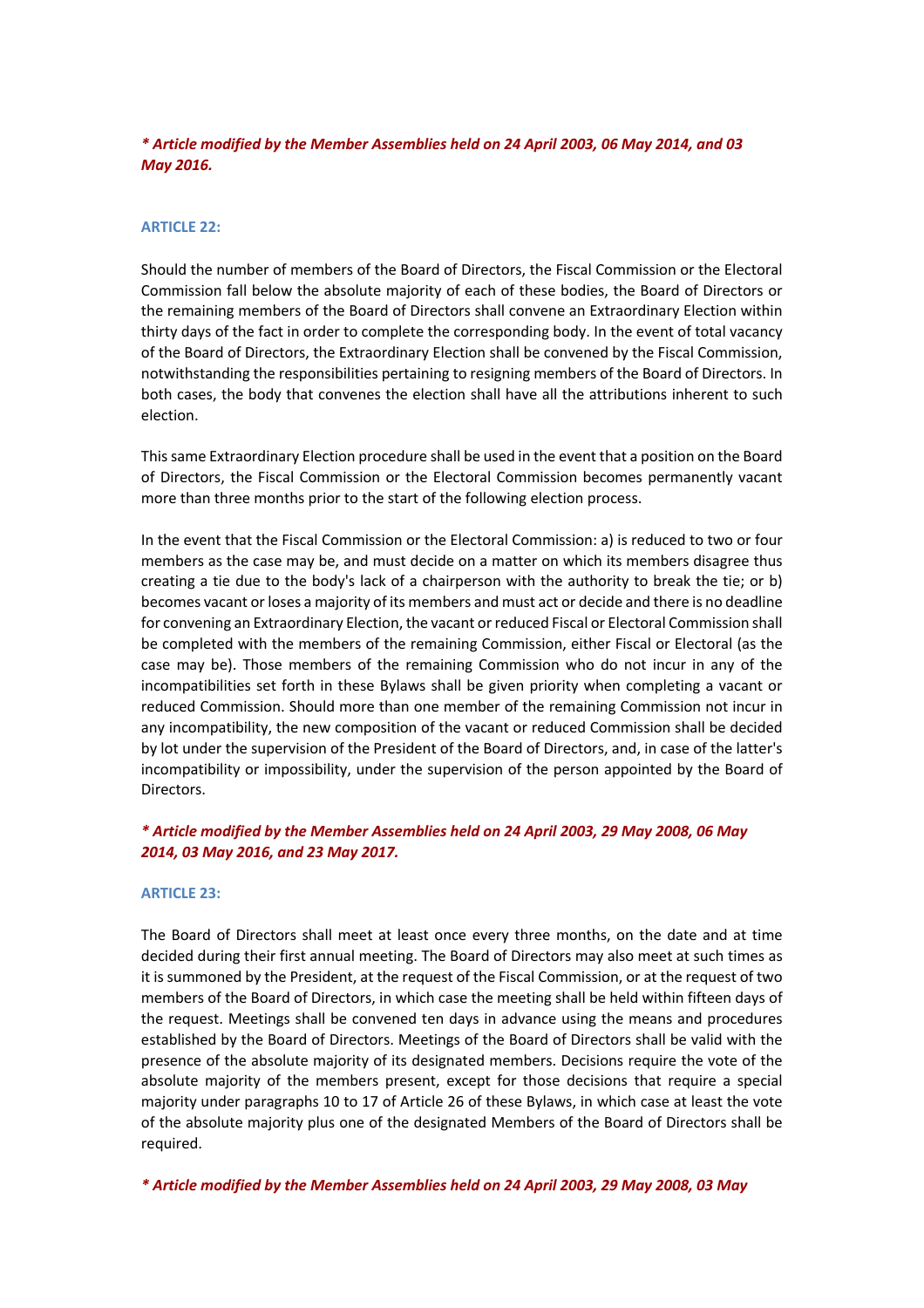#### *2016, and 23 May 2017.*

#### **ARTICLE 24:**

The Electoral Commission shall be composed of five members. This commission shall be responsible for overseeing and certifying the election processes for the bodies established under these Bylaws, including contesting or limiting the positions at stake, candidacies or current positions due to incompatibilities (with the authority to eliminate and/or limit the candidacy of one or more contested candidates and/or candidates investigated at the Electoral Commission's own initiative), as well for as counting the votes and determining election results and winning candidates. The Electoral Commission may act based on third-party accusations or on its own initiative and has the authority to convene an Extraordinary Assembly in case of serious irregularities in an election. Members of the Electoral Commission shall each serve a three-year term, with partial renewal of one or two positions each year, as applicable, and shall be eligible for reelection provided that they continue to meet the eligibility criteria.

In case of third-party accusations, the Electoral Commission shall also have the authority to investigate and decide on alleged incompatibilities of the members of the Board of Directors and of the Fiscal Commission.

Members of the Electoral Commission shall be subject to the following incompatibilities:

1. Not more than one member with the same citizenship may be elected. Should a candidate for a position on the Electoral Commission have more than one citizenship, all such citizenships shall be considered when evaluating an alleged incompatibility. Any new citizenship acquired by a member of the Electoral Commission after their election shall not be considered grounds for incompatibility.

2. Not more than one member of the Electoral Commission may have employment, consultancy or advisory relationships with the same Company or Organization and/or with one of its Related Companies, whether established in the same country or not.

In order to determine whether this incompatibility exists, the following criteria shall be considered: whether the relationship is in a paid or honorary capacity; the influence that the Company or Organization may exert in relation to the candidate's election and the background that makes the candidate eligible; the position held by the candidate within the Company or Organization; and the degree of influence that the Company or Organization may have over the individual once they occupy the position, or that the individual may have over the Director of said Company or Organization, or vice versa, for reasons of hierarchy or control.

When determining whether this incompatibility exists, membership of global or regional Internet organizations (ISOC, ICANN, etc.) and/or of organizations having no relation to the activities carried out by LACNIC (sports clubs, academic clubs, etc.) shall not be taken into consideration.

These incompatibilities shall be analyzed under the theory of reality, according to which material reality prevails over formalities.

Based on the principles established herein, the Board of Directors shall establish objective, detailed criteria for regulating the grounds for incompatibility as well as for borderline or doubtful cases. These regulations and any successive modifications thereto may only be implemented if they are approved prior to an election.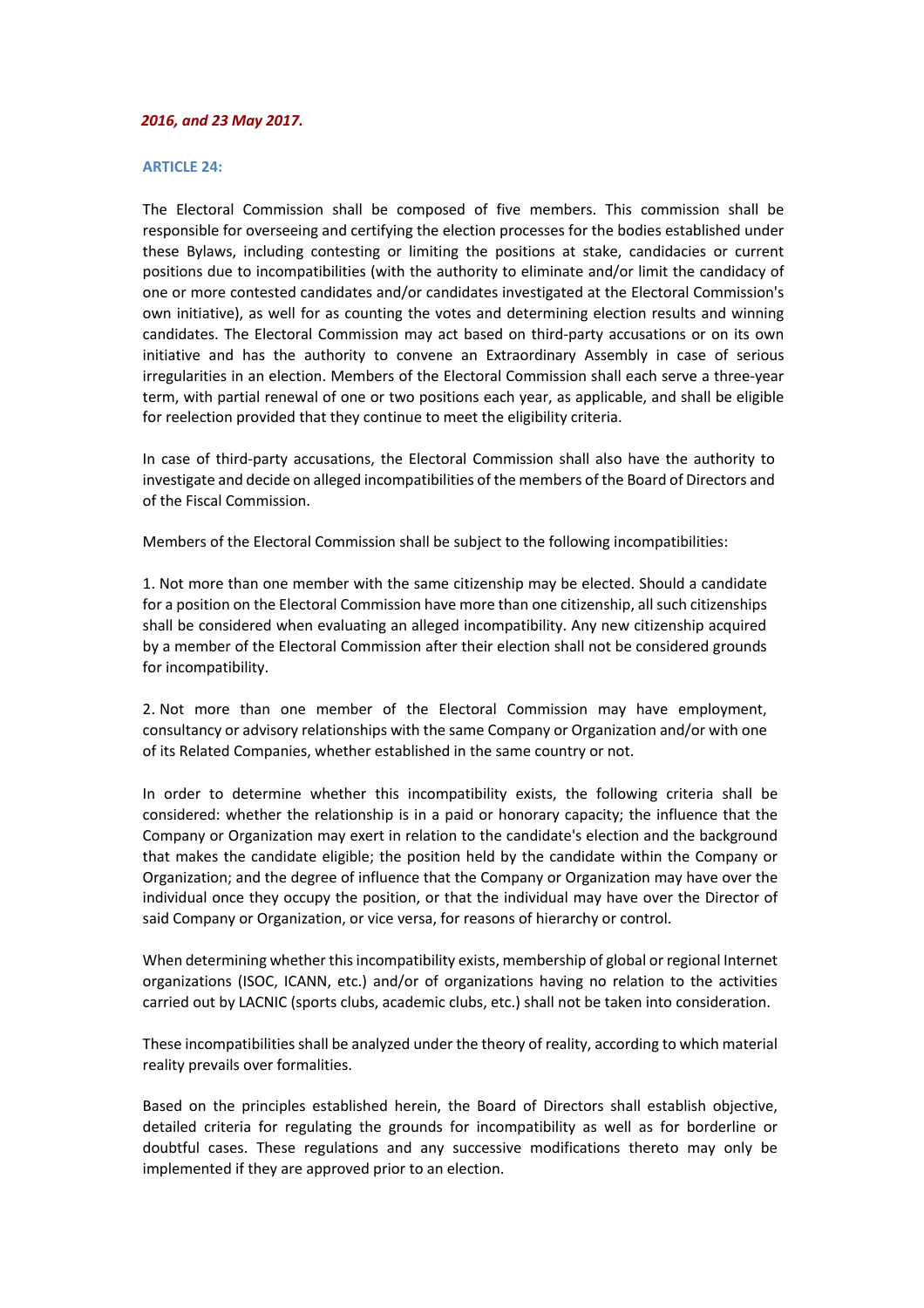Should any of the incompatibilities described in the paragraphs above occur once a member of the Electoral Commission is already in office, different solutions shall be adopted depending on whether the grounds for the incompatibility are due to a change in the member's citizenship or employment relationship.

In the case of a member of the Electoral Commission who caused the incompatibility due to a change of citizenship, such member may continue to hold office until the end of their term, after which, should the incompatibility continue, they may not run for reelection.

In the case of a member of the Electoral Commission who caused the incompatibility due to a change in their employment relationship with another Organization and/or Company already represented on this Commission by another member, the matter shall be referred to the Fiscal Commission/Board of Directors which, in exercise of its faculties, shall determine whether or not such incompatibility exists and, if so, shall remove the member from their position, which shall remain vacant until the following election. In the event that the incompatibility is not attributable to any of the members of the Electoral Commission involved, all the members involved shall resign or be removed from their position, and a special election shall be held under Article 22 of these Bylaws solely to determine which of the resigning or removed members shall continue to serve on the Electoral Commission.

# *\* Article modified by the Member Assemblies held on 24 April 2003, 31 March 2004, 29 June 2005, 29 May 2008, and 23 May 2017.*

#### **ARTICLE 25:**

#### **Elections**

Elections to appoint members of the Board of Directors shall be held within one hundred and eighty days of the Ordinary Member Assembly. Elections to appoint members of the Fiscal and Electoral Commissions shall be held within ninety days of the Ordinary Member Assembly.

Should vacant seats remain after these elections, new elections shall be held within thirty days, as many times as necessary until all vacant seats are filled.

Voting shall be secret and may be conducted through physical or electronic mechanisms that will guarantee the voter's identity and the secrecy of their vote.

Each member may exercise their right to vote as established in Articles 7 and 19 as many times as positions are being elected, but may only award to one candidate the number of votes established in said article. Candidates shall be voted individually among those nominated in due time and form. Candidates who receive the highest number of votes shall be elected, and the number of elected candidates shall be equal to the number of positions to be filled. In case of a tie in the number of votes for one or more of the positions to be filled, a run-off vote shall be held among those candidates who received the same highest number of votes.

*\* Article modified by the Member Assemblies held on 24 April 2003, 29 May 2008, and 06 May 2014.*

**ARTICLE 26:**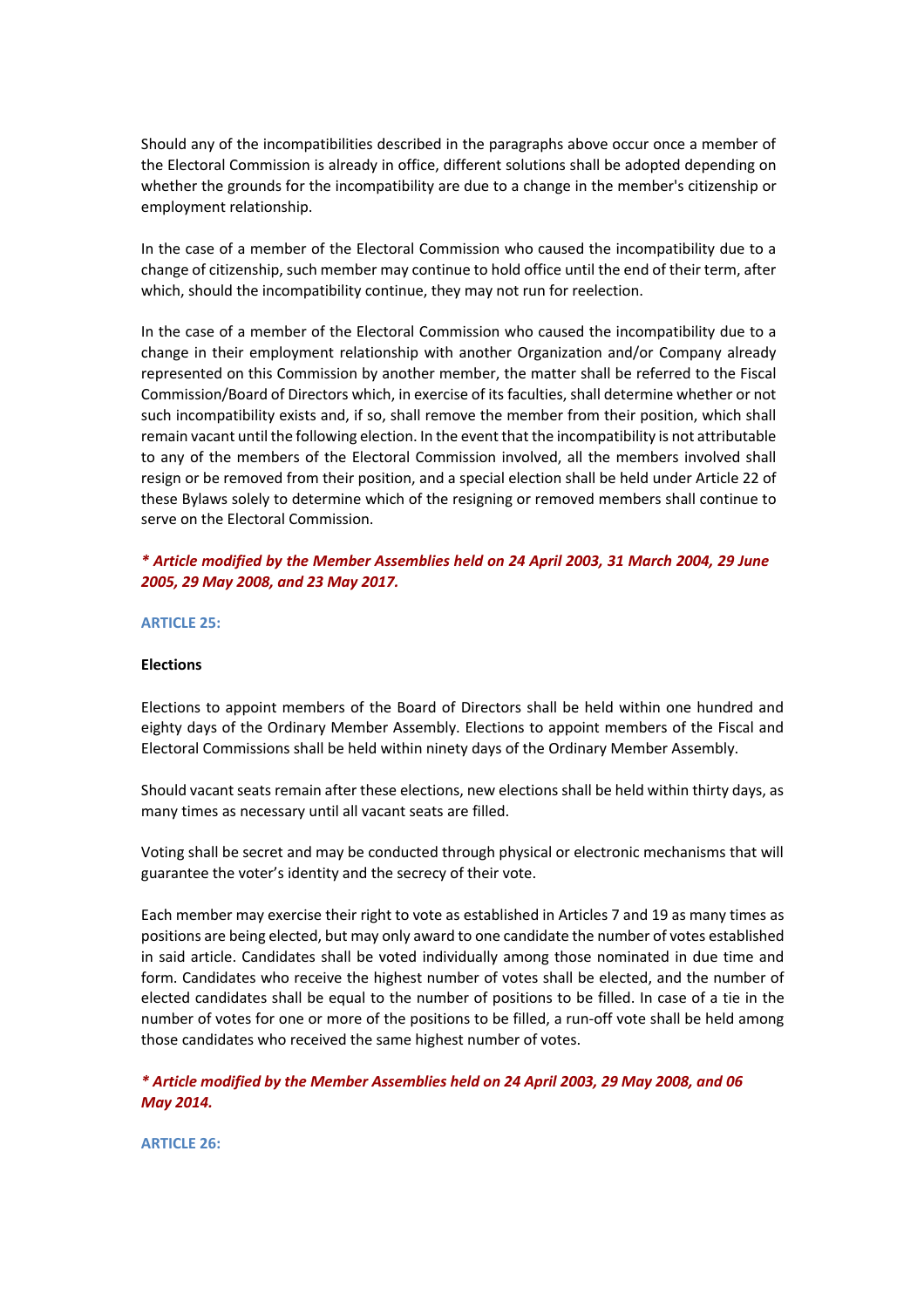The Board of Directors shall have the following powers and responsibilities:

- 1. To execute Assembly decisions, to comply with and enforce these Bylaws and regulations, interpreting them in case of doubt and with the obligation of reporting this to the following Assembly;
- 2. To undertake the administration of LACNIC;
- 3. To convene Member Assemblies;
- 4. To decide the admittance of those requesting membership. The Board of Directors may delegate this function to the LACNIC staff;
- 5. To expel or penalize members;
- 6. To designate the staff needed to fulfill the objectives of the organization, set their salaries, determine their obligations, penalize and fire them. The Board of Directors may delegate this function to the LACNIC staff;
- 7. To present the Annual Report, General Balance Sheet, Inventory, Expense and Income Account, and Fiscal Commission Report before the Ordinary General Assembly. These documents must be made available to the members with the anticipation required by Article 15 for convening an Ordinary Member Assembly;
- 8. To issue the internal regulations needed to fulfill the objectives of the organization, which must be approved by the Assembly. Regulations not having statutory content are exempted;
- 9. To ratify resource management and assignment policies for the Internet resources under LACNIC's responsibility;
- 10. To propose modifications to the Bylaws and convene the corresponding Extraordinary Member Assembly for their discussion and approval;
- 11. To hire the Executive Director;
- 12. To approve the annual budget;
- 13. To approve the General Balance Sheet to be submitted before the Ordinary Member Assembly;
- 14. To approve the purchase and sale of real estate property;
- 15. To implement payment terms and the transitional arrangements in case of modifications to membership fees, as well as discounts, benefits, rebates, fines in case of failure to pay such membership fees, and financing of membership fees;
- 16. To establish objective, detailed criteria for determining the grounds for incompatibility of LACNIC's elective members, as well as borderline or doubtful cases;
- 17. To exercise the power established in the final paragraph of Article 19, establishing the equivalences of the new address ranges should technical advances require the use of new criteria or new terminology in the assignment of IP address space.

# *\* Article modified by the Member Assemblies held on 24 April 2003, 29 May 2008, 03 May 2016, and 23 May 2017.*

# **ARTICLE 27:**

The Fiscal Commission shall have the following powers and responsibilities:

a. To control all accounting books and documentation that supports bookkeeping entries, overseeing management, controlling the state of the cash flow and the existence of funds, bonds and stock, in accordance with the laws and the Bylaws in force;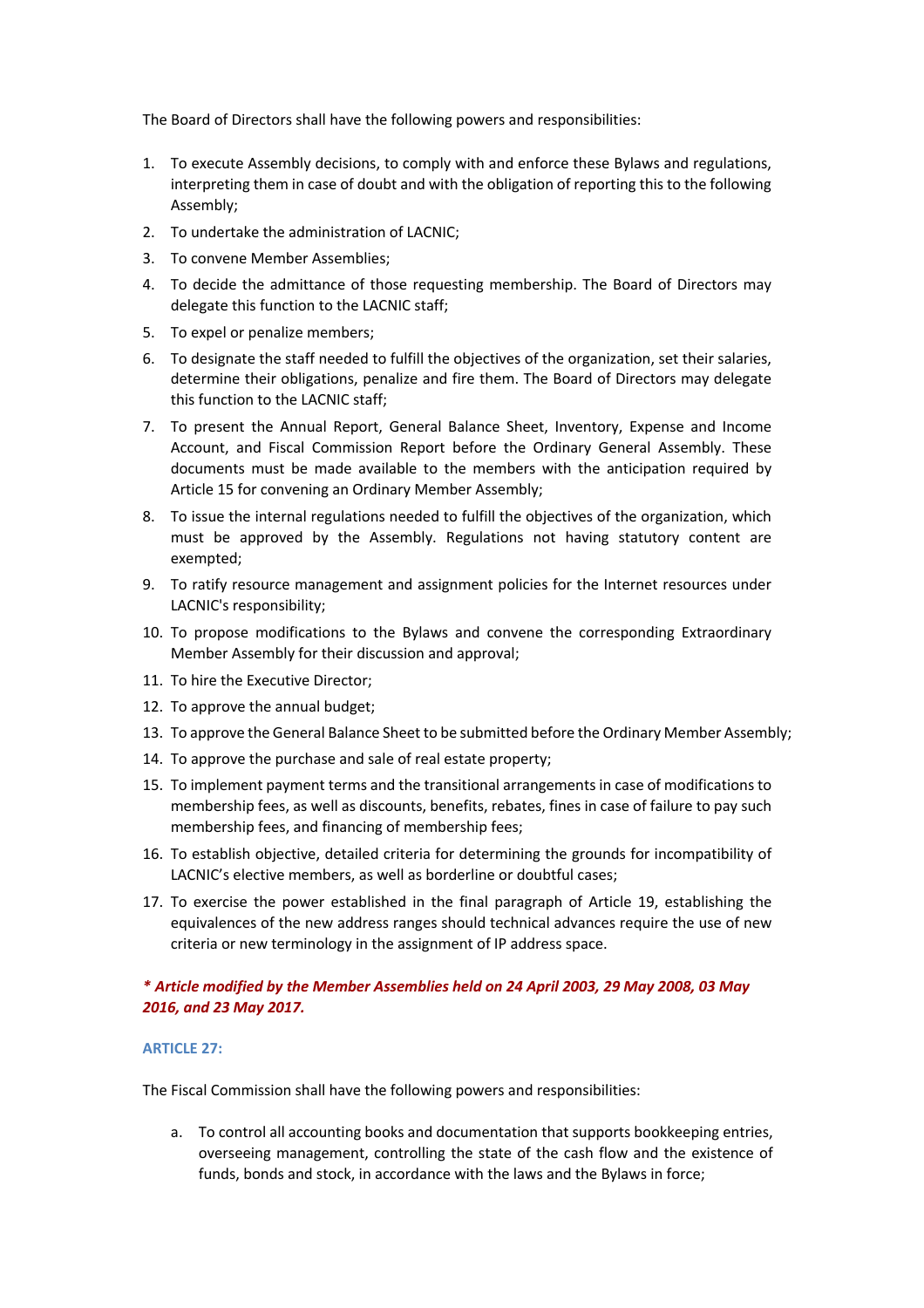- b. To present suggestions to the Board of Directors regarding the duties detailed in the item above;
- c. To rule on the Annual Report, Inventory, General Balance Sheet, and Expenses and Income Account submitted by the Board of Directors for the consideration of the Ordinary Member Assembly at the end of each fiscal year;
- d. To convene an Ordinary Member Assembly should the Board of Directors fail to do so, with prior reliable notice to the Board of Directors fifteen days in advance;
- e. To request that an Extraordinary Member Assembly be convened when it is deemed necessary, justifying the request before *Dirección General de Registros, Asociaciones Civiles y Fundaciones* (General Directorate of Registries, Civil Associations and Foundations) should the Board of Directors refuse to comply with the request;
- f. To convene an Extraordinary Member Assembly, informing the Control Organ, when members unsuccessfully submit a request for such an Assembly before the Board of Directors under Article 14;
- g. To oversee the operations for the liquidation of LACNIC. The Fiscal Commission shall fulfill its functions without interfering with the regular administration of the organization;
- h. In case of third-party accusations, to investigate and decide on any alleged incompatibilities of members of the Electoral Commission.

# *\* Article modified by the Member Assembly held on 24 April 2003 (to solve an observation formulated by the Ministry of Foreign Affairs).*

## *\* Article modified by the Member Assembly held on 29 May 2008.*

## **CHAPTER VI**

## **ABOUT THE PRESIDENT**

## **ARTICLE 28:**

The President of the Board or whoever replaces the President of the Board under these Bylaws shall have the following powers and responsibilities:

- 1. To represent LACNIC together with its Vice President, Secretary and/or Treasurer;
- 2. To convene Member Assemblies as well as to summon and chair Board meetings;
- 3. During Board meetings, he/she shall have voting rights equivalent to those of the other Board members; in the event of a tie, he/she shall vote once again to break the tie;
- 4. To sign correspondence as well as the minutes of Board meetings and Member assemblies jointly with the Secretary;
- 5. To authorize expenditure accounts jointly with the Treasurer, signing receipts and other Treasury documents in accordance with the decisions of the Board, a function the President may delegate to the LACNIC staff. The President shall not allow social funds to be invested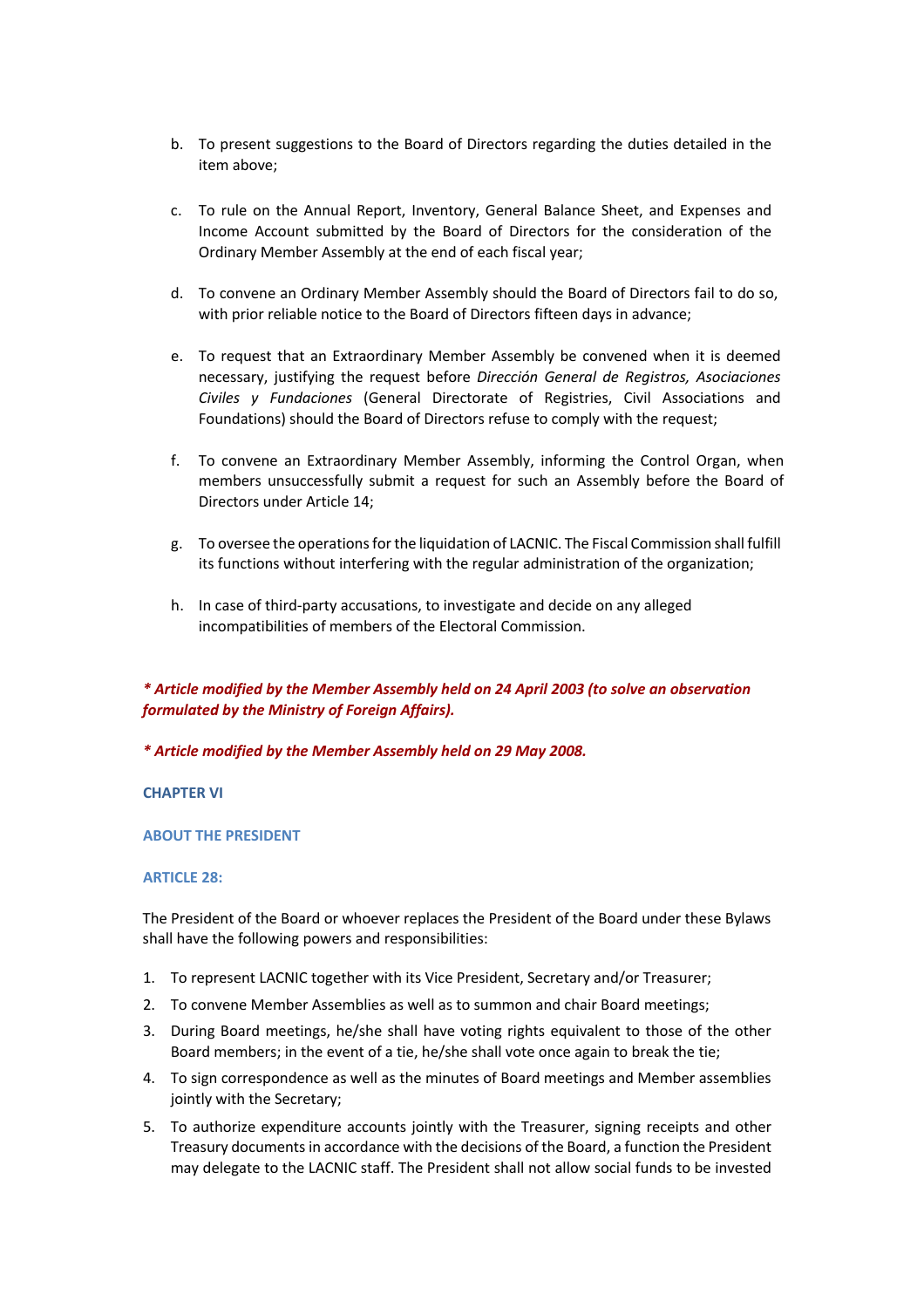in anything other than what is specified in these Bylaws;

- 6. To lead discussions as well as to suspend and terminate Board meetings and Assemblies when the order is disrupted and disrespect is shown;
- 7. To oversee the evolution and administration of LACNIC, complying with and enforcing the Bylaws, regulations and the resolutions of the Assemblies and the Board of Directors;

To penalize employees who do not fulfill their obligations and to adopt resolutions in unforeseen circumstances. In both cases, such decisions shall be adopted *ad referendum* of the next Board meeting. The President may delegate this function to the LACNIC staff

## *\* Article modified by the Member Assembly held on 03 May 2016.*

## **CHAPTER VII**

## **ABOUT THE SECRETARY**

## **ARTICLE 29:**

The Secretary or whoever replaces the Secretary under these Bylaws shall have the following powers and responsibilities:

- a. To attend Assemblies and Board meetings and draft the corresponding minutes, which will be recorded in the appropriate register and signed jointly with the President;
- b. To sign LACNIC's correspondence and documents jointly with the President;
- c. To summon Board meeting according to the provisions of Article23;
- d. To maintain the Book of Minutes and the Members' Registry, the latter jointly with the Treasurer.

## **CHAPTER VIII**

## **ABOUT THE TREASURER**

## **ARTICLE 30:**

The Treasurer or whoever replaces the Treasurer under these Bylaws shall have the following powers and responsibilities:

- 1. To attend Board meetings and Member Assemblies;
- 2. To serve as liaison between the Board of Directors and the Fiscal Commission, including the latter's annual meeting with LACNIC staff;
- 3. To accompany the financial management of the organization;
- 4. To present their opinion on the financial reports before LACNIC's Ordinary Member Assembly;
- 5. To maintain the Members' Registry jointly with the Secretary, and to be responsible for all things relating to the collection of membership fees. The Treasurer may delegate this function to the LACNIC staff;
- 6. To keep the accounting books. The Treasurer may delegate this function to the LACNIC staff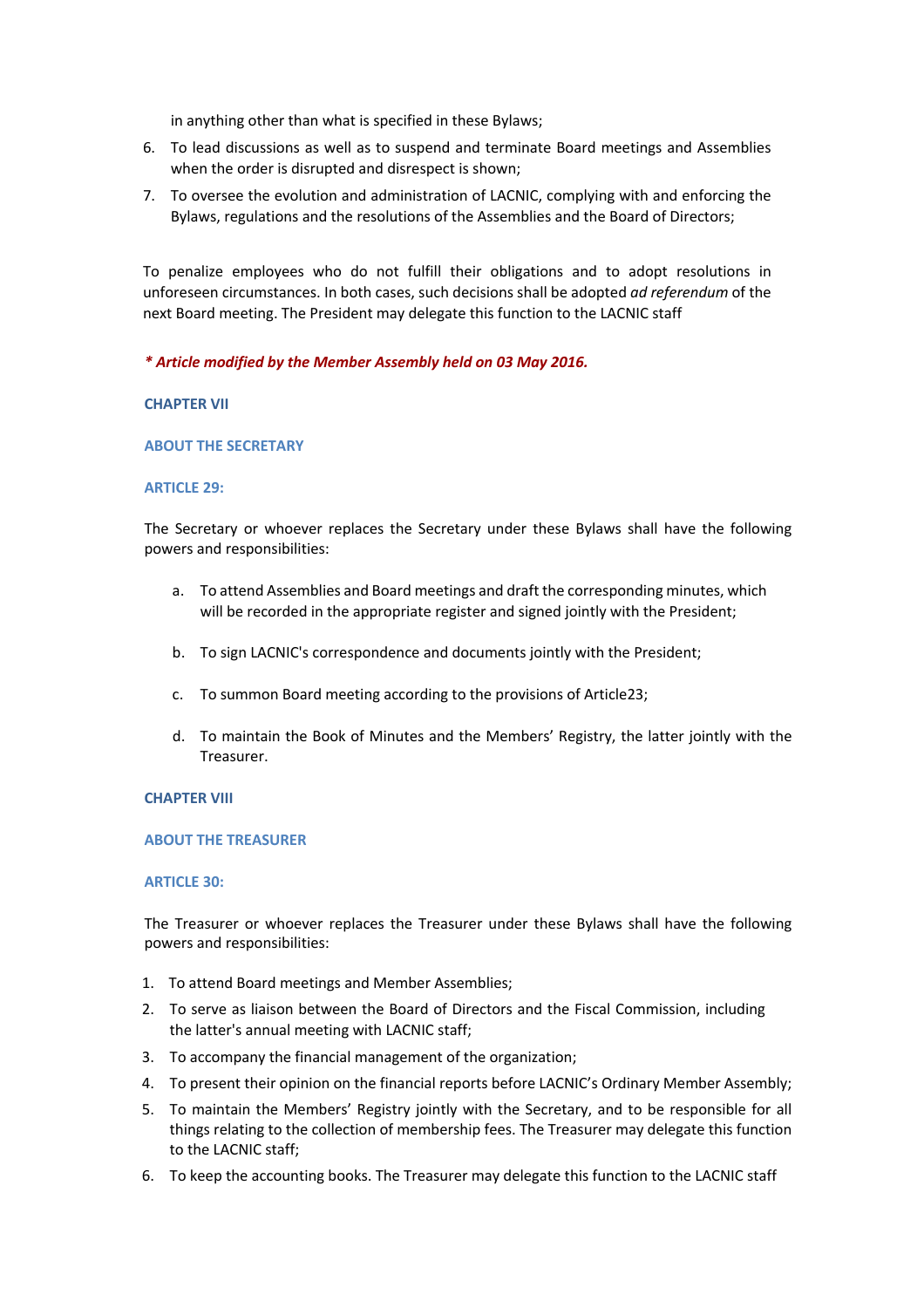- 7. To present monthly balance sheets to the Board and annually prepare the General Balance Sheet, Statement of Resources and Expenses, and Inventory, which, once approved by the Board, shall be submitted to the Ordinary Member Assembly. The Treasurer may delegate this function to the LACNIC staff;
- 8. To sign receipts and other treasury documents jointly with the President, executing the payments decided by the Board. The Treasurer may delegate this function to the LACNIC staff;
- 9. To deposit all funds collected by the organization in a banking institution under the name of LACNIC and requiring the joint signature of the President and the Treasurer, with the ability to maintain in such banking institution funds up to the amount authorized by the Board. The Treasurer may delegate this function to the LACNIC staff;
- 10. To report on the financial status of the organization to the Board and to the Fiscal Commission as required. The Treasurer may delegate this function to LACNIC staff.
- *\* Article modified by the Member Assemblies held on 29 May 2008 and 03 May 2016.*

## **CHAPTER IX**

**ABOUT THE VICE PRESIDENT, DEPUTY SECRETARY, DEPUTY TREASURER AND REGULAR MEMBER** 

## **ARTICLE 31:**

The Vice President shall have the following powers and responsibilities:

- a. To attend Assemblies and Board of Director meetings, with full voting and speaking privileges.
- b. To undertake assignments and tasks entrusted by the Board of Directors;
- c. To fulfill the functions of the President of the Board should the President give notice of their absence or resignation;

The Deputy Secretary shall have the following powers and responsibilities:

- a. To attend Assemblies and Board of Director meetings, with full voting and speaking privileges.
- b. To undertake assignments and tasks entrusted by the Board of Directors;
- c. To fulfill the functions of the Secretary should the Secretary give notice of their absence or resignation;

The Deputy Treasurer shall have the following powers and responsibilities:

- a. To attend Assemblies and Board of Director meetings, with full voting and speaking privileges.
- b. To undertake assignments and tasks entrusted by the Board of Directors;
- c. To fulfill the functions of the Treasurer should the Treasurer give notice of their absence or resignation;